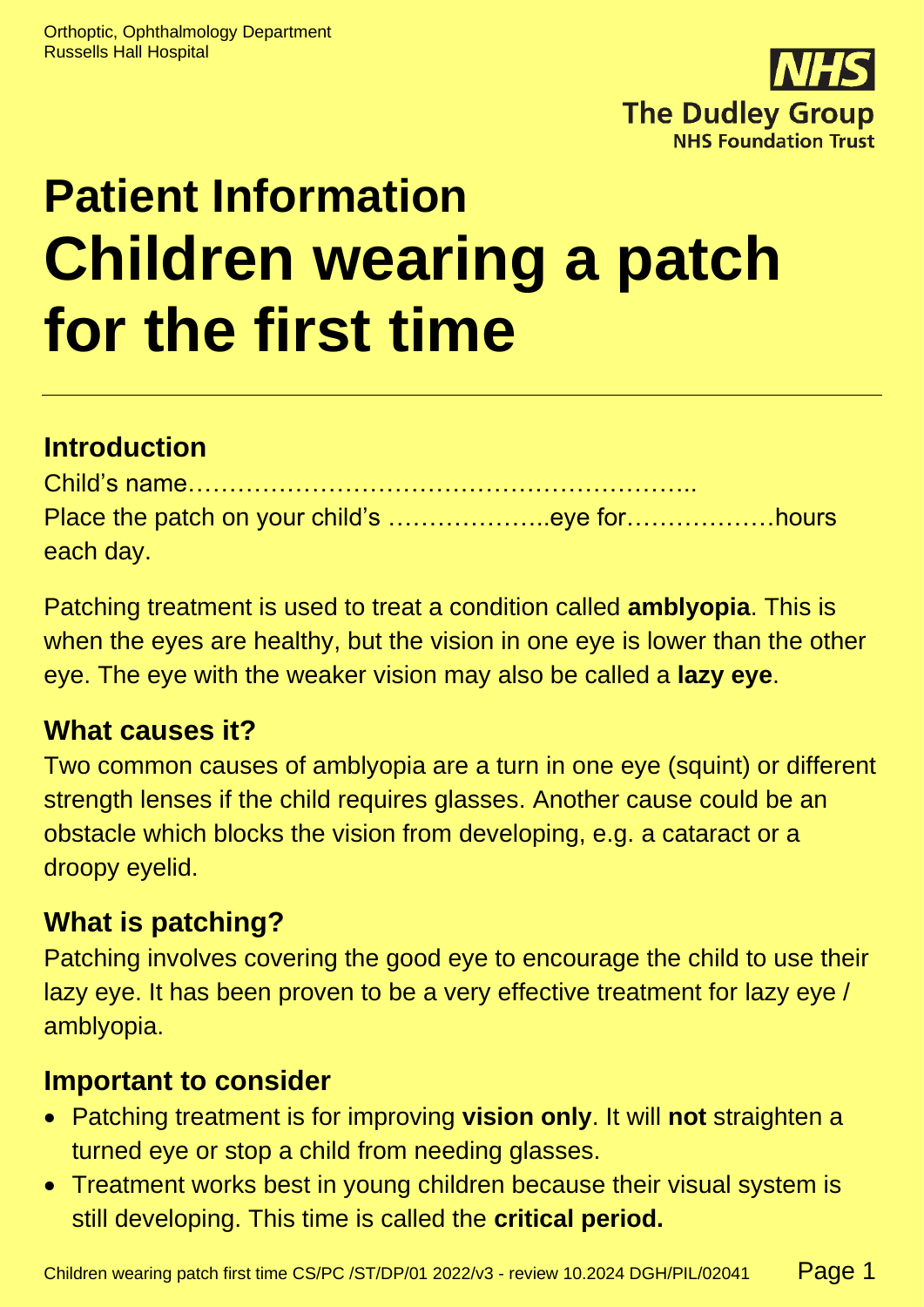Orthoptic, Ophthalmology Department Russells Hall Hospital

- Treatment after the critical period is less likely to be successful. It is therefore very important to encourage the child to wear the patch exactly as the orthoptist asks, even if the child is very young.
- The length of time that the patch needs to be worn depends on the level of vision and the age of the child. As a guide, the **minimum** recommended time is **at least** two hours. If the vision is very poor, the patch may have to be worn for up to six hours or longer. This will be decided by the orthoptist.
- If your child wears glasses, it is essential that these are worn as usual, even when they have the patch on.

During patching treatment, your child's vision will be monitored regularly by the orthoptist. The treatment will be stopped when the vision is no longer improving two visits in a row or the vision has improved to within normal limits for their age. The length of treatment time will be different for each child, but as an estimate, most cases will take around six months.

### **Pointers for successful treatment**

- Encourage your child by praising them when the patch is worn well. Activities like making a sticker chart and letting the child put on a sticker for each time the patch is worn, or giving a small reward for good co-operation can be very helpful.
- Make sure that the patch is worn for the full number of hours prescribed by the orthoptist. Using the patch for fewer hours will reduce the success of the treatment. It is also important that you do not use the patch for longer than asked.
- Encourage your child to do plenty of near work when the patch is worn. Activities could include reading, writing, colouring, jigsaws and computer or tablets.
- Be firm with your child during the treatment. Many children do not like wearing the patch, but this is a recommended way to improve the vision in the lazy eye. **If the problem is not treated early in childhood, then the vision in the lazy eye can remain reduced for life.**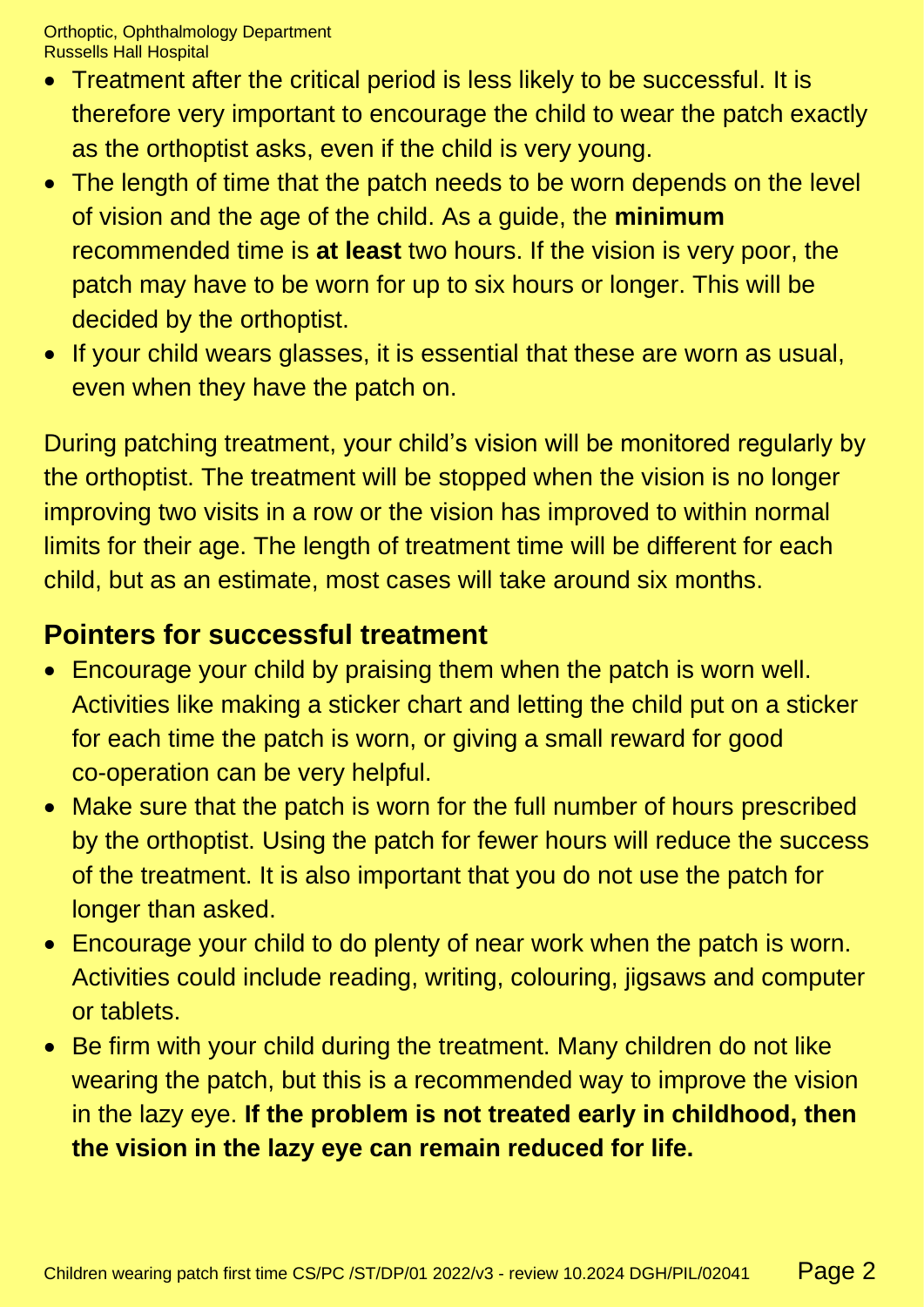Orthoptic, Ophthalmology Department Russells Hall Hospital

• Attend all hospital eye appointments so that we can keep a close watch on your child's vision. Missing appointments can delay the treatment and have an impact on vision.

### **Possible problems**

Please be aware that because your child is wearing a patch, they will have a reduced area of vision. Therefore, be extra vigilant with your child near roads, when playing and when going up and down stairs.

Some children can have an allergic skin reaction to the patch. If this happens, please contact the department and we can give a different type of patch.

If you notice a change to your child's turn / squint after patching, tell the orthoptist at your next visit.

Sometimes, when the patch is removed, a child can notice double vision. If this happens, **stop patching** and contact the Orthoptic Department as soon as possible.

Rarely, patching can reduce the vision in the good eye. For this reason, it is important to attend all appointments and wear the patch **exactly** as the orthoptists advise.

**Note:** the information in this booklet is provided for information only. The information found is **not** a substitute for professional medical advice or care by a qualified doctor or other health care professional. **Always** check with your orthoptist if you have any concerns about your condition or treatment. This is only indicative and general information for the procedure. Individual experiences may vary and all the points may not apply to all patients at all times. Please discuss your individual circumstances with your orthoptist.

The **Orthoptic Clinic** at Russells Hall Hospital: **01384 456111 ext. 3636** (8.30am to 4.30pm, Monday to Friday)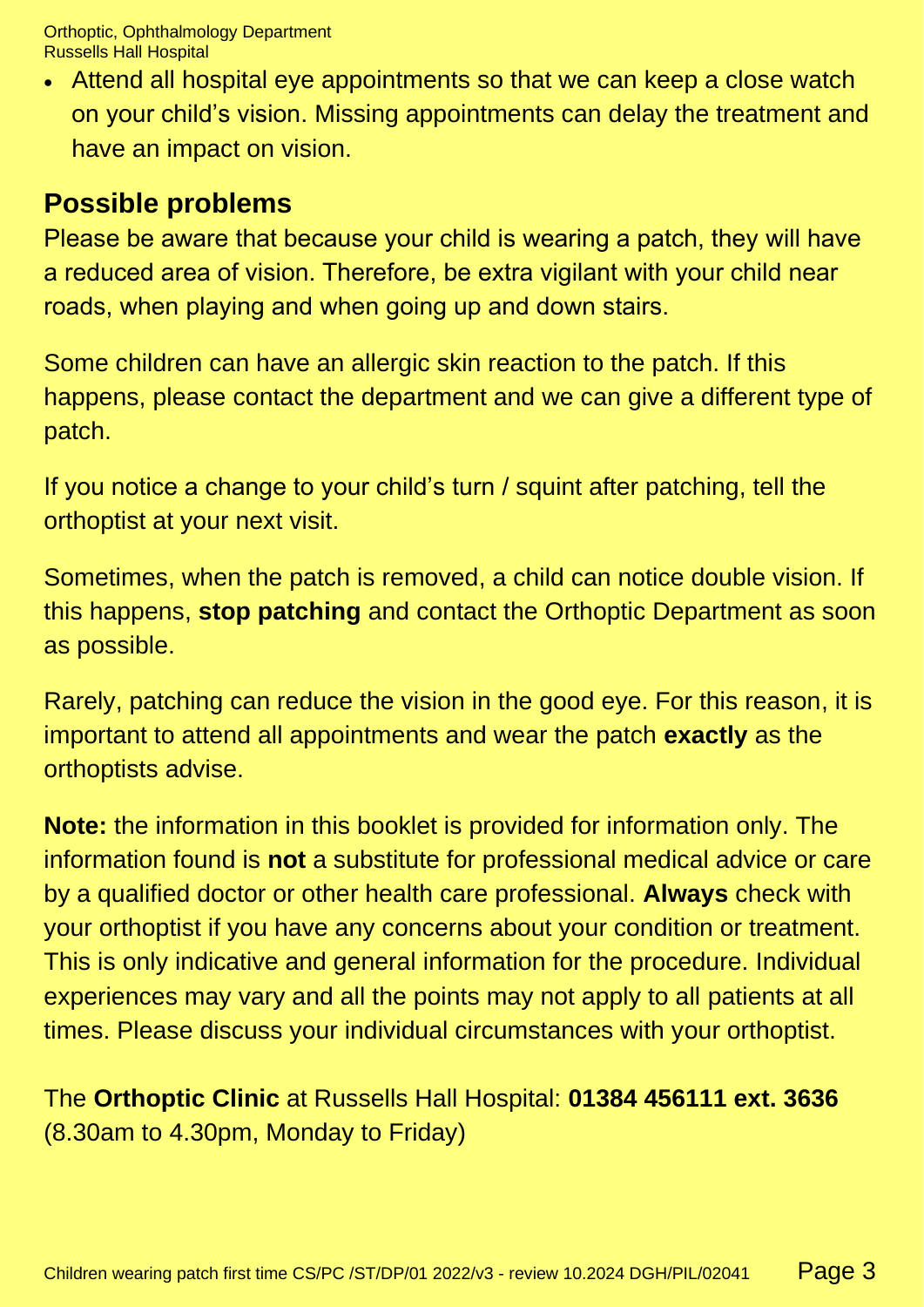### **Eye emergency, out of hours**

In case of an eye emergency after the closing hours of the Eye Clinic (including weekends and bank holidays), please contact the eye doctor on call by ringing the switchboard at:

#### **Birmingham and Midland Eye Centre on 0121 507 4440**

The doctor on call is usually based at the Eye Centre, City Hospital, Dudley Road, Birmingham. They may need to call you back, and if necessary, they will arrange for you to visit them.

We are always happy to answer any questions regarding your child's treatment, and if after reading this leaflet you still have concerns or questions, please call the department on **01384 456111 ext. 3636.**

#### **Author: Pam Craven**

## **Highly specialist orthoptist**

Some useful websites: [www.orthoptics.org.uk](http://www.orthoptics.org.uk/) [www.theeyefive.nhs.uk](http://www.theeyefive.nhs.uk/) [www.eyepatchuk.org](http://www.eyepatchuk.org/) [www.3m.com/uk/opticlude](http://www.3m.com/uk/opticlude) [www.ortopad.net](http://www.ortopad.net/) [www.kayfunpatch.org](http://www.kayfunpatch.org/) [www.orthoptics.org.uk/patients-and-public/](https://www.orthoptics.org.uk/patients-and-public/)

#### **This leaflet can be downloaded or printed from:**

[http://dgft.nhs.uk/services-and-wards/ophthalmology/](http://dudleygroup.nhs.uk/services-and-wards/ophthalmology/)